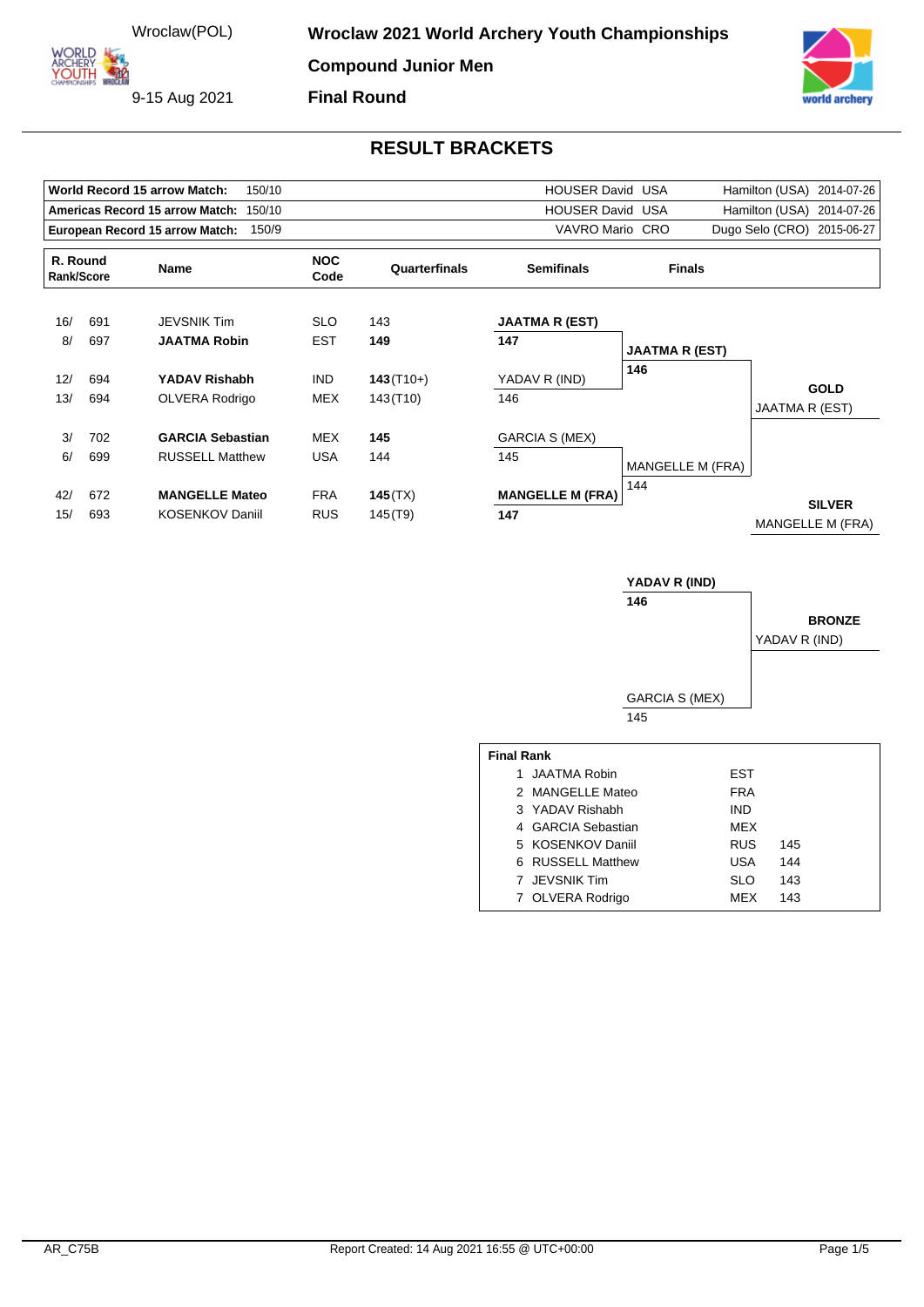

| <b>World Record 15 arrow Match:</b><br>150/10<br>HOUSER David USA<br>Hamilton (USA) |                                        |                                               |            |               |                              |                                   |                              | 2014-07-26                    |
|-------------------------------------------------------------------------------------|----------------------------------------|-----------------------------------------------|------------|---------------|------------------------------|-----------------------------------|------------------------------|-------------------------------|
|                                                                                     | Americas Record 15 arrow Match: 150/10 |                                               |            |               |                              | HOUSER David USA                  | Hamilton (USA)<br>2014-07-26 |                               |
| 150/9<br>VAVRO Mario CRO<br>European Record 15 arrow Match:                         |                                        |                                               |            |               |                              |                                   |                              | Dugo Selo (CRO) 2015-06-27    |
| R. Round                                                                            |                                        | Name                                          | <b>NOC</b> | 1/48          | 1/24                         | 1/16                              | 1/8                          | Quarterfinals                 |
| Rank/Score                                                                          |                                        |                                               | Code       | Elimin. Round | Elimin. Round                | Elimin. Round                     | Elimin. Round                |                               |
| 1/                                                                                  | 702                                    | <b>FREDERICK Cole</b><br>pre-seeded in 1/16th | <b>USA</b> |               | <b>FREDERICK C (USA)</b>     |                                   |                              |                               |
|                                                                                     |                                        |                                               |            |               |                              | <b>FREDERICK C (USA)</b>          |                              |                               |
|                                                                                     |                                        |                                               |            |               | -Bye-                        | 147                               |                              |                               |
|                                                                                     |                                        |                                               |            |               |                              |                                   | FREDERICK C (USA)            |                               |
|                                                                                     |                                        |                                               |            |               |                              |                                   | 146                          |                               |
| 33/                                                                                 | 677                                    | <b>ROUX Wian</b>                              | <b>RSA</b> |               | ROUX W (RSA)                 |                                   |                              |                               |
|                                                                                     |                                        | -Bye-                                         |            |               | 145                          | ANDERSEN RB (DEN)                 |                              |                               |
|                                                                                     |                                        | -Bye-                                         |            |               | <b>ANDERSEN RB (DEN)</b>     | 145                               |                              |                               |
| 32/                                                                                 | 678                                    | <b>ANDERSEN Rasmus Bramsen DEN</b>            |            |               | 146                          |                                   |                              |                               |
|                                                                                     |                                        |                                               |            |               |                              |                                   |                              | <b>JEVSNIK T (SLO)</b><br>143 |
| 17/                                                                                 | 690                                    | JAWKAR Prathamesh Samadhan IND                |            |               | <b>JAWKAR PS (IND)</b>       |                                   |                              |                               |
|                                                                                     |                                        | -Bye-                                         |            |               | 144                          | JAWKAR PS (IND)                   |                              |                               |
|                                                                                     |                                        |                                               |            |               |                              | 147 (T10)                         |                              |                               |
| 65/<br>48/                                                                          | 649<br>670                             | VELASQUEZ RUIZ Anibal COL                     | <b>NED</b> | 134<br>140    | TJIN-A-DJIE J (NED)<br>140   |                                   |                              |                               |
|                                                                                     |                                        | TJIN-A-DJIE Jay                               |            |               |                              |                                   | <b>JEVSNIK T (SLO)</b>       |                               |
| 49/                                                                                 | 669                                    | <b>BEKTURSUN Zhomart</b>                      | KAZ        | 138           | HASLAM L (GBR)               |                                   | 147                          |                               |
| 64/                                                                                 | 649                                    | <b>HASLAM Lewis</b>                           | <b>GBR</b> | 142           | 145                          |                                   |                              |                               |
|                                                                                     |                                        |                                               |            |               |                              | <b>JEVSNIK T (SLO)</b><br>147(TX) |                              |                               |
|                                                                                     |                                        | -Bye-                                         |            |               | <b>JEVSNIK T (SLO)</b>       |                                   |                              |                               |
| 16/                                                                                 | 691                                    | <b>JEVSNIK Tim</b>                            | <b>SLO</b> |               | 147                          |                                   |                              |                               |
| 9/                                                                                  | 697                                    | <b>CARPENTER Adam</b>                         | <b>GBR</b> |               | <b>CARPENTER A (GBR)</b>     |                                   |                              |                               |
|                                                                                     |                                        | -Bye-                                         |            |               | 147                          |                                   |                              |                               |
|                                                                                     |                                        |                                               |            |               |                              | <b>CARPENTER A (GBR)</b>          |                              |                               |
| 57/                                                                                 | 660                                    | <b>NEDELKO Daniil</b>                         | <b>UKR</b> | 140           | NEDELKO D (UKR)              | 145(TX)                           |                              |                               |
| 56/                                                                                 | 660                                    | <b>PIECHA Patrick</b>                         | <b>GER</b> | 138           | 141                          |                                   | CARPENTER A (GBR)            |                               |
|                                                                                     |                                        |                                               |            |               |                              |                                   | 146                          |                               |
| 41/                                                                                 | 672                                    | ARLEFUR-WÄLLSTEDT Marcus SWE                  |            |               | ARLEFUR-WÄLLSTEDT M (SWE)    |                                   |                              |                               |
|                                                                                     |                                        | -Bye-                                         |            |               | 141 (T9)                     | VAN LOOY Q (BEL)                  |                              |                               |
|                                                                                     |                                        | -Bye-                                         |            |               | VAN LOOY Q (BEL)             | 145(T9)                           |                              |                               |
| 24/                                                                                 | 682                                    | <b>VAN LOOY Quinten</b>                       | <b>BEL</b> |               | 141(TX)                      |                                   |                              |                               |
|                                                                                     |                                        |                                               |            |               |                              |                                   |                              | <b>JAATMA R (EST)</b>         |
| 25/                                                                                 | 682                                    | GOMEZ ZULUAGA Pablo COL                       |            |               | <b>GOMEZ ZULUAGA P (COL)</b> |                                   |                              | 149                           |
|                                                                                     |                                        | -Bye-                                         |            |               | 145                          | GOMEZ ZULUAGA P (COL)             |                              |                               |
|                                                                                     |                                        |                                               |            |               |                              | 146                               |                              |                               |
|                                                                                     |                                        | -Bye-                                         |            |               | GODESA M (SLO)               |                                   |                              |                               |
| 40/                                                                                 | 673                                    | <b>GODESA Matej</b>                           | <b>SLO</b> |               | 139                          |                                   | <b>JAATMA R (EST)</b>        |                               |
|                                                                                     |                                        |                                               |            |               | -Bye-                        |                                   | 148                          |                               |
|                                                                                     |                                        |                                               |            |               |                              |                                   |                              |                               |
|                                                                                     |                                        |                                               |            |               |                              | <b>JAATMA R (EST)</b>             |                              |                               |
|                                                                                     |                                        | pre-seeded in 1/16th                          |            |               | <b>JAATMA R (EST)</b>        | 148                               |                              |                               |
| 8/                                                                                  | 697                                    | <b>JAATMA Robin</b>                           | <b>EST</b> |               |                              |                                   |                              |                               |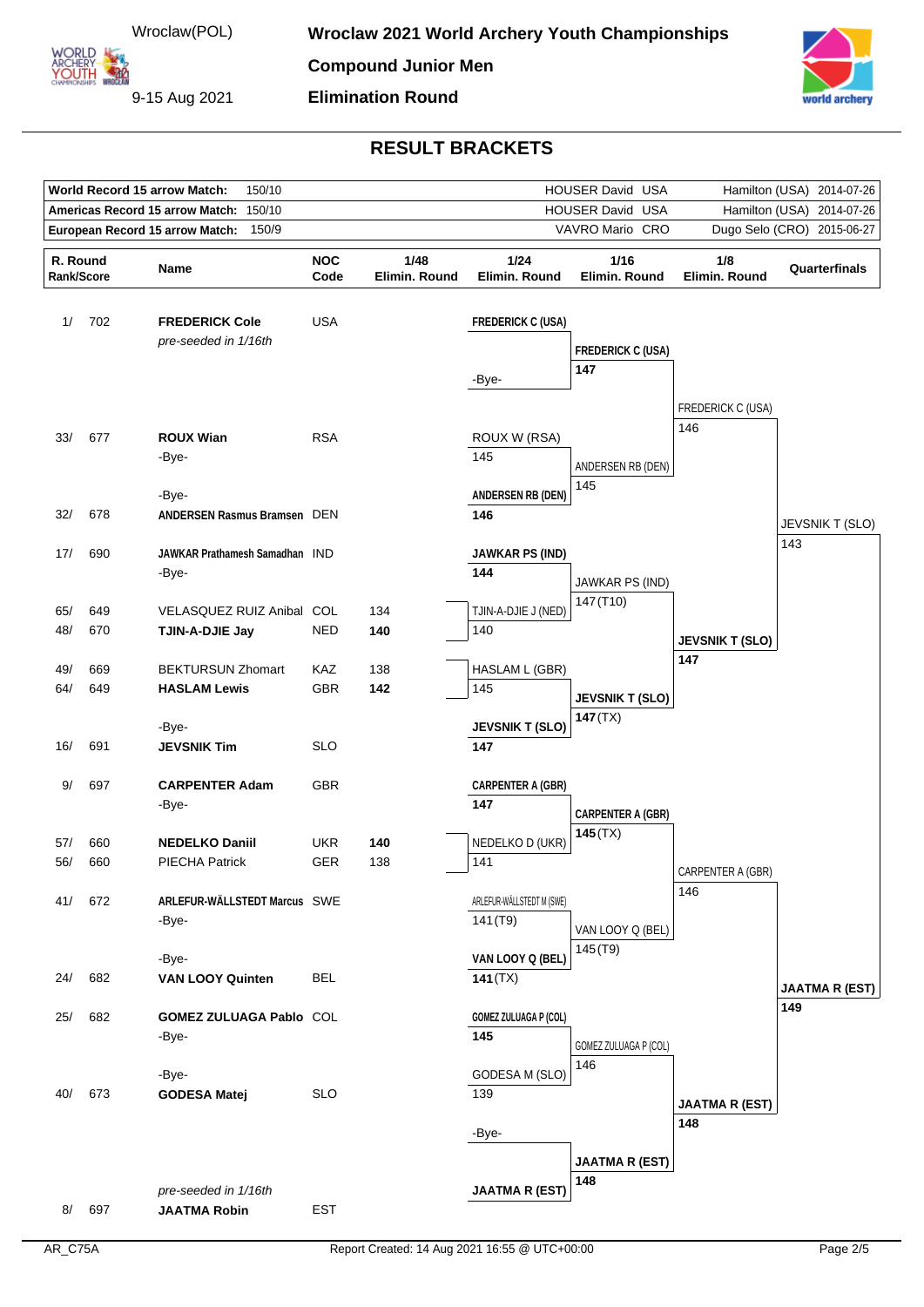

9-15 Aug 2021



| World Record 15 arrow Match:<br>150/10<br>HOUSER David USA<br>Hamilton (USA) 2014-07-26 |     |                                                  |            |               |                                   |                                 |                              |                            |
|-----------------------------------------------------------------------------------------|-----|--------------------------------------------------|------------|---------------|-----------------------------------|---------------------------------|------------------------------|----------------------------|
|                                                                                         |     | <b>Americas Record 15 arrow Match:</b><br>150/10 |            |               |                                   | HOUSER David USA                | Hamilton (USA)<br>2014-07-26 |                            |
| 150/9<br>VAVRO Mario CRO<br>European Record 15 arrow Match:                             |     |                                                  |            |               |                                   |                                 |                              | Dugo Selo (CRO) 2015-06-27 |
| R. Round                                                                                |     |                                                  | <b>NOC</b> | 1/48          | 1/24                              | 1/16                            | 1/8                          |                            |
| Rank/Score                                                                              |     | Name                                             | Code       | Elimin. Round | Elimin. Round                     | Elimin. Round                   | Elimin. Round                | Quarterfinals              |
|                                                                                         |     |                                                  |            |               |                                   |                                 |                              |                            |
| 5/                                                                                      | 699 | <b>HANEY Emircan</b>                             | <b>TUR</b> |               | <b>HANEY E (TUR)</b>              |                                 |                              |                            |
|                                                                                         |     | pre-seeded in 1/16th                             |            |               |                                   |                                 |                              |                            |
|                                                                                         |     |                                                  |            |               |                                   | <b>HANEY E (TUR)</b><br>146(TX) |                              |                            |
|                                                                                         |     |                                                  |            |               | -Bye-                             |                                 |                              |                            |
|                                                                                         |     |                                                  |            |               |                                   |                                 | HANEY E (TUR)                |                            |
|                                                                                         |     |                                                  |            |               |                                   |                                 | 145                          |                            |
| 37/                                                                                     | 675 | <b>COSTANTINO Leonardo ITA</b>                   |            |               | COSTANTINO L (ITA)                |                                 |                              |                            |
|                                                                                         |     | -Bye-                                            |            |               | 142(78)                           | TORO VASQUEZ M (COL)            |                              |                            |
|                                                                                         |     | -Bye-                                            |            |               | TORO VASQUEZ M (COL)              | 146(78)                         |                              |                            |
| 28/                                                                                     | 679 | TORO VASQUEZ Manuel COL                          |            |               | $142($ T9)                        |                                 |                              |                            |
|                                                                                         |     |                                                  |            |               |                                   |                                 |                              | YADAV R (IND)              |
| 21/                                                                                     | 686 | <b>GAREEV Artur</b>                              | <b>RUS</b> |               | <b>GAREEV A (RUS)</b>             |                                 |                              | $143(T10+)$                |
|                                                                                         |     | -Bye-                                            |            |               | 140                               | KURZ M (GER)                    |                              |                            |
|                                                                                         |     |                                                  |            |               |                                   | 145                             |                              |                            |
| 69/                                                                                     | 591 | <b>MICHALAK Maciej</b>                           | <b>POL</b> | 126           | <b>KURZ M (GER)</b>               |                                 |                              |                            |
| 44/                                                                                     | 672 | <b>KURZ Moritz</b>                               | <b>GER</b> | 142           | 141                               |                                 | YADAV R (IND)                |                            |
| 53/                                                                                     | 664 | WONG Ka Ching                                    | HKG        | 137           | SÁNCHEZ MEDRANO M (ESP)           |                                 | 149                          |                            |
| 60/                                                                                     | 655 | SÁNCHEZ MEDRANO Mario ESP                        |            | 142           | 142                               |                                 |                              |                            |
|                                                                                         |     |                                                  |            |               |                                   | YADAV R (IND)                   |                              |                            |
|                                                                                         |     | -Bye-                                            |            |               | YADAV R (IND)                     | 150                             |                              |                            |
| 12/                                                                                     | 694 | YADAV Rishabh                                    | <b>IND</b> |               | 146                               |                                 |                              |                            |
|                                                                                         |     |                                                  |            |               |                                   |                                 |                              |                            |
| 13/                                                                                     | 694 | <b>OLVERA Rodrigo</b><br>-Bye-                   | <b>MEX</b> |               | <b>OLVERA R (MEX)</b><br>143      |                                 |                              |                            |
|                                                                                         |     |                                                  |            |               |                                   | <b>OLVERA R (MEX)</b>           |                              |                            |
| 61/                                                                                     | 654 | <b>TRYFANOV Taras</b>                            | <b>UKR</b> | 130           | NOGUEIRA CAMPOS GUIMARAES G (BRA) | 146                             |                              |                            |
| 52/                                                                                     | 666 | NOGUEIRA CAMPOS GUIMARAES Gabriel BRA            |            | 142           | 136                               |                                 |                              |                            |
|                                                                                         |     |                                                  |            |               |                                   |                                 | <b>OLVERA R (MEX)</b><br>147 |                            |
| 45/                                                                                     | 671 | <b>REULE Jelle</b>                               | <b>NED</b> | 139           | REULE J (NED)                     |                                 |                              |                            |
| 68/                                                                                     | 631 | <b>MUSIATOWICZ Mateusz</b>                       | <b>POL</b> | 126           | 138                               | SHENKHOROV S (RUS)              |                              |                            |
|                                                                                         |     |                                                  |            |               |                                   | 145                             |                              |                            |
| 20/                                                                                     | 689 | -Bye-<br><b>SHENKHOROV Sergei</b>                | <b>RUS</b> |               | <b>SHENKHOROV S (RUS)</b><br>144  |                                 |                              |                            |
|                                                                                         |     |                                                  |            |               |                                   |                                 |                              | OLVERA R (MEX)             |
| 29/                                                                                     | 679 | <b>FIGVED Sander</b>                             | <b>NOR</b> |               | FIGVED S (NOR)                    |                                 |                              | 143(T10)                   |
|                                                                                         |     | -Bye-                                            |            |               | 143                               |                                 |                              |                            |
|                                                                                         |     |                                                  |            |               |                                   | DRAKIOTIS DK (GRE)<br>145       |                              |                            |
|                                                                                         |     | -Bye-                                            |            |               | <b>DRAKIOTIS DK (GRE)</b>         |                                 |                              |                            |
| 36/                                                                                     | 675 | <b>DRAKIOTIS Dimitrios - Konstantinos GRE</b>    |            |               | 144                               |                                 | BERG C (DEN)                 |                            |
|                                                                                         |     |                                                  |            |               |                                   |                                 | 142                          |                            |
|                                                                                         |     |                                                  |            |               | -Bye-                             |                                 |                              |                            |
|                                                                                         |     |                                                  |            |               |                                   | <b>BERG C (DEN)</b>             |                              |                            |
|                                                                                         |     | pre-seeded in 1/16th                             |            |               | <b>BERG C (DEN)</b>               | 146                             |                              |                            |
| 4/                                                                                      | 701 | <b>BERG Christoffer</b>                          | <b>DEN</b> |               |                                   |                                 |                              |                            |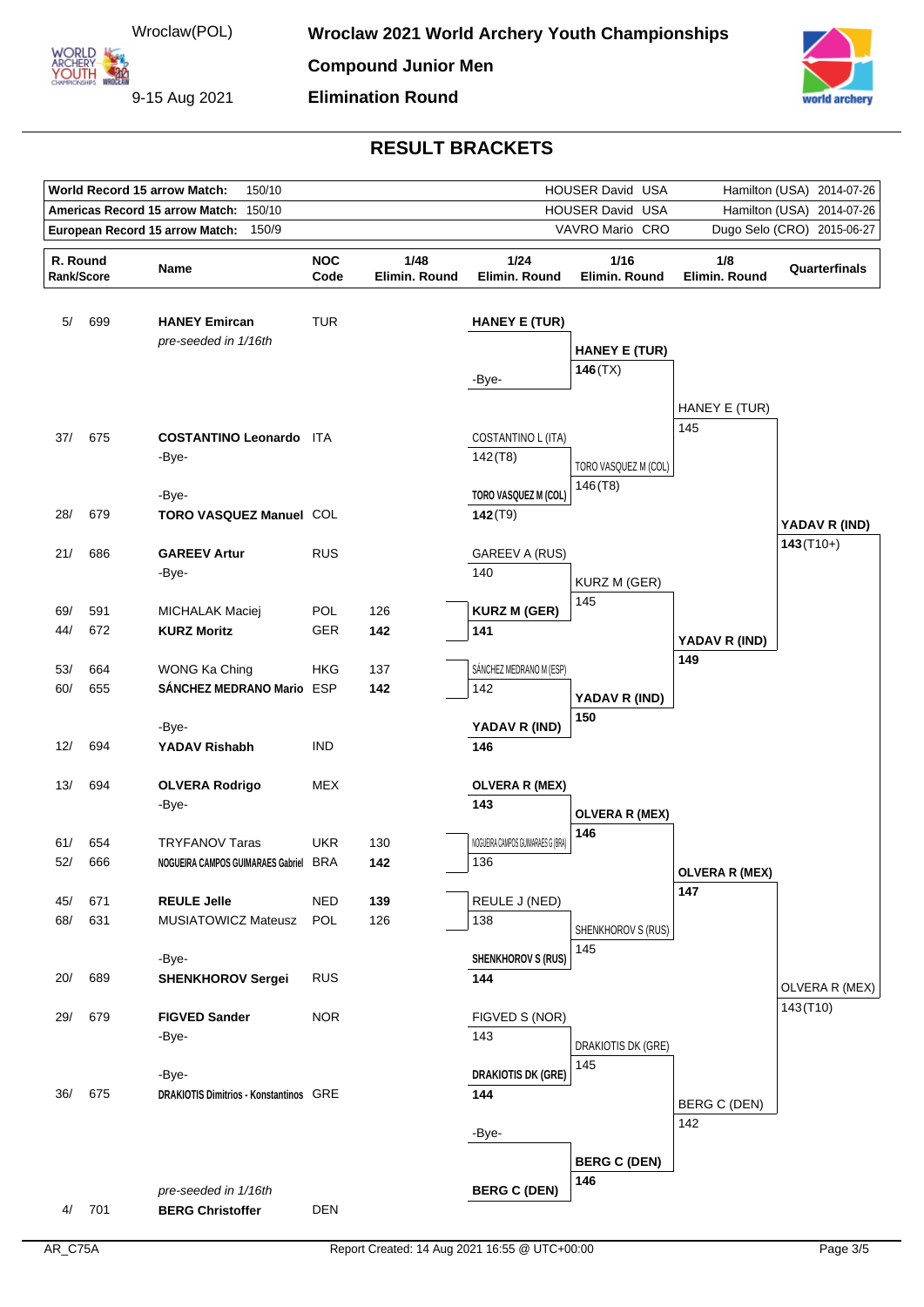9-15 Aug 2021



| <b>World Record 15 arrow Match:</b><br>150/10<br>HOUSER David USA<br>Hamilton (USA)<br>2014-07-26 |            |                                           |                    |                       |                                |                              |                            |                       |
|---------------------------------------------------------------------------------------------------|------------|-------------------------------------------|--------------------|-----------------------|--------------------------------|------------------------------|----------------------------|-----------------------|
|                                                                                                   |            | Americas Record 15 arrow Match:<br>150/10 |                    |                       | HOUSER David USA               | Hamilton (USA)<br>2014-07-26 |                            |                       |
|                                                                                                   |            | 150/9<br>European Record 15 arrow Match:  |                    |                       |                                | VAVRO Mario CRO              | Dugo Selo (CRO) 2015-06-27 |                       |
|                                                                                                   |            |                                           |                    |                       |                                |                              |                            |                       |
| R. Round                                                                                          | Rank/Score | Name                                      | <b>NOC</b><br>Code | 1/48<br>Elimin. Round | 1/24<br>Elimin. Round          | 1/16<br>Elimin. Round        | 1/8<br>Elimin. Round       | Quarterfinals         |
|                                                                                                   |            |                                           |                    |                       |                                |                              |                            |                       |
| 3/                                                                                                | 702        | <b>GARCIA Sebastian</b>                   | MEX                |                       | <b>GARCIA S (MEX)</b>          |                              |                            |                       |
|                                                                                                   |            | pre-seeded in 1/16th                      |                    |                       |                                |                              |                            |                       |
|                                                                                                   |            |                                           |                    |                       |                                | <b>GARCIA S (MEX)</b>        |                            |                       |
|                                                                                                   |            |                                           |                    |                       | -Bye-                          | 149                          |                            |                       |
|                                                                                                   |            |                                           |                    |                       |                                |                              | <b>GARCIA S (MEX)</b>      |                       |
|                                                                                                   |            |                                           |                    |                       |                                |                              | 146                        |                       |
| 35/                                                                                               | 677        | <b>MUEHLBAUER Fabian</b>                  | <b>GER</b>         |                       | <b>MUEHLBAUER F (GER)</b>      |                              |                            |                       |
|                                                                                                   |            | -Bye-                                     |                    |                       | 143                            | MUEHLBAUER F (GER)           |                            |                       |
|                                                                                                   |            |                                           |                    |                       |                                | 142                          |                            |                       |
|                                                                                                   |            | -Bye-                                     | <b>IRI</b>         |                       | PAKZAD A (IRI)                 |                              |                            |                       |
| 30/                                                                                               | 679        | <b>PAKZAD Armin</b>                       |                    |                       | 137                            |                              |                            | <b>GARCIA S (MEX)</b> |
| 19/                                                                                               | 689        | <b>GODANO Michea</b>                      | ITA                |                       | <b>GODANO M (ITA)</b>          |                              |                            | 145                   |
|                                                                                                   |            | -Bye-                                     |                    |                       | 144                            |                              |                            |                       |
|                                                                                                   |            |                                           |                    |                       |                                | <b>GODANO M (ITA)</b>        |                            |                       |
| 67/                                                                                               | 645        | <b>COVRE Leonardo</b>                     | ITA                | 139(TX)               | COVRE L (ITA)                  | 148                          |                            |                       |
| 46/                                                                                               | 671        | ZHUSSUPOV Raiymbek                        | KAZ                | 139(T9)               | 140                            |                              | <b>GODANO M (ITA)</b>      |                       |
|                                                                                                   |            |                                           |                    |                       |                                |                              | 142                        |                       |
| 51/                                                                                               | 667        | <b>AUCAMP Hercules Albertus RSA</b>       |                    | 142                   | AUCAMP HA (RSA)                |                              |                            |                       |
| 62/                                                                                               | 652        | CALDERON ARROYO Sergio ESP                |                    | 136                   | 142                            | AKCAOGLU B (TUR)             |                            |                       |
|                                                                                                   |            |                                           |                    |                       |                                | 144                          |                            |                       |
| 14/                                                                                               | 694        | -Bye-<br><b>AKCAOGLU Batuhan</b>          | TUR                |                       | <b>AKCAOGLU B (TUR)</b><br>145 |                              |                            |                       |
|                                                                                                   |            |                                           |                    |                       |                                |                              |                            |                       |
| 11/                                                                                               | 695        | <b>ALBANESE Rémy</b>                      | <b>FRA</b>         |                       | ALBANESE R (FRA)               |                              |                            |                       |
|                                                                                                   |            | -Bye-                                     |                    |                       | 146                            |                              |                            |                       |
|                                                                                                   |            |                                           |                    |                       |                                | SNELDER R (NED)              |                            |                       |
| 59/                                                                                               | 656        | <b>TABOROVETS Illia</b>                   | <b>UKR</b>         | 138                   | SNELDER R (NED)                | $142($ T10)                  |                            |                       |
| 54/                                                                                               | 663        | <b>SNELDER Rik</b>                        | <b>NED</b>         | 140                   | 147                            |                              | SNELDER R (NED)            |                       |
|                                                                                                   |            |                                           |                    |                       |                                |                              | 142                        |                       |
| 43/                                                                                               | 672        | <b>ILVES Kristjan</b>                     | <b>EST</b>         | 144                   | <b>ILVES K (EST)</b>           |                              |                            |                       |
| 70/                                                                                               | 577        | FANNARSSON Dagur Orn ISL                  |                    | 125                   | 144                            | ILVES K (EST)                |                            |                       |
|                                                                                                   |            | -Bye-                                     |                    |                       | . P (IND)                      | 142(T9)                      |                            |                       |
| 22/                                                                                               | 683        | . Priyansh                                | <b>IND</b>         |                       | 143                            |                              |                            |                       |
|                                                                                                   |            |                                           |                    |                       |                                |                              |                            | RUSSELL M (USA)       |
| 27/                                                                                               | 679        | <b>RIVAS Gerardo</b>                      | <b>ESA</b>         |                       | RIVAS G (ESA)                  |                              |                            | 144                   |
|                                                                                                   |            | -Bye-                                     |                    |                       | 137                            | SAGUTDINOV S (KAZ)           |                            |                       |
|                                                                                                   |            |                                           |                    |                       |                                | 137                          |                            |                       |
|                                                                                                   |            | -Bye-                                     |                    |                       | <b>SAGUTDINOV S (KAZ)</b>      |                              |                            |                       |
| 38/                                                                                               | 675        | <b>SAGUTDINOV Shamil</b>                  | KAZ                |                       | 140                            |                              | <b>RUSSELL M (USA)</b>     |                       |
|                                                                                                   |            |                                           |                    |                       |                                |                              | 146                        |                       |
|                                                                                                   |            |                                           |                    |                       | -Bye-                          |                              |                            |                       |
|                                                                                                   |            |                                           |                    |                       |                                | <b>RUSSELL M (USA)</b>       |                            |                       |
|                                                                                                   |            | pre-seeded in 1/16th                      |                    |                       | <b>RUSSELL M (USA)</b>         | 145                          |                            |                       |
| 6/                                                                                                | 699        | <b>RUSSELL Matthew</b>                    | <b>USA</b>         |                       |                                |                              |                            |                       |